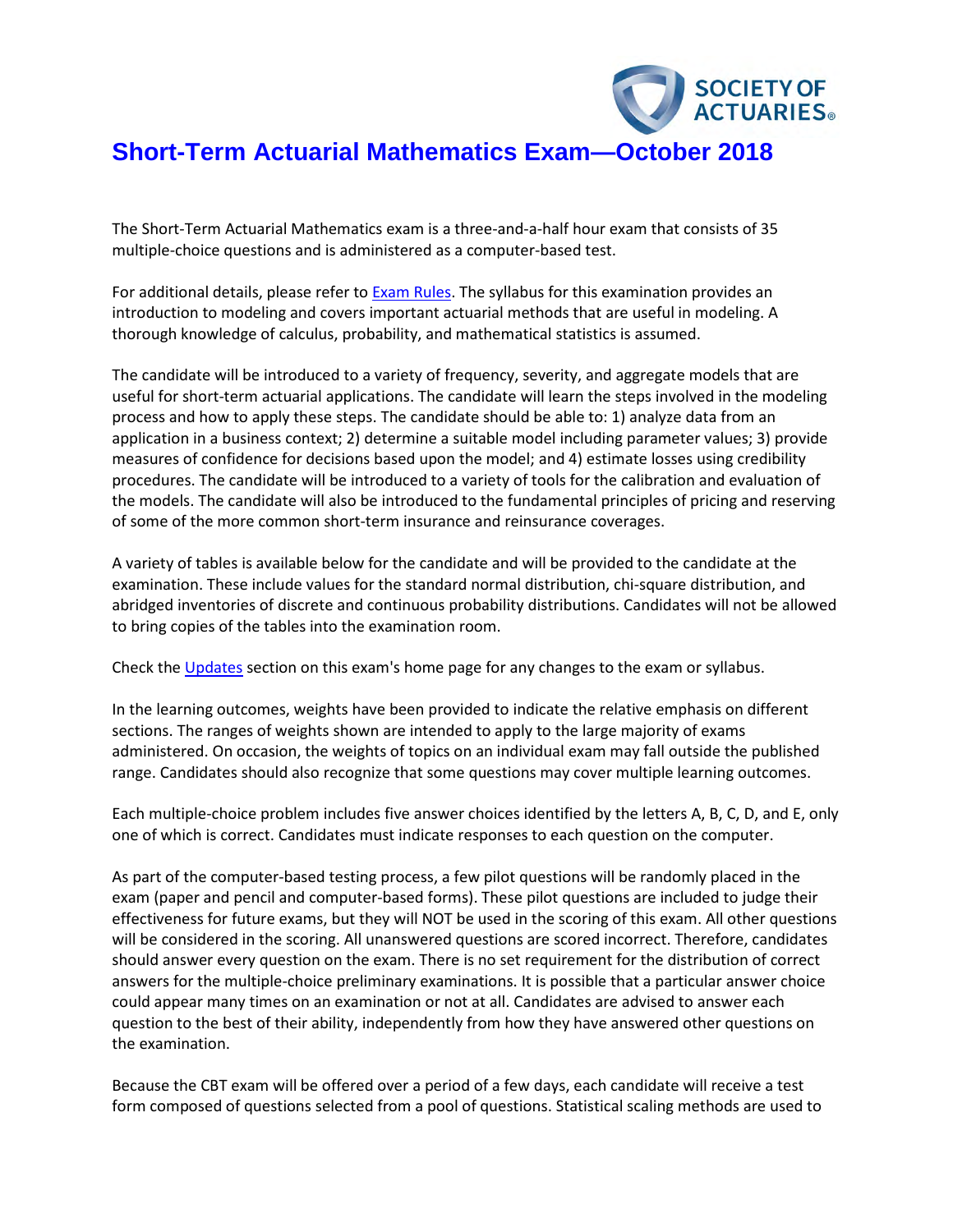ensure within reasonable and practical limits that, during the same testing period of a few days, all forms of the test are comparable in content and passing criteria. The methodology that has been adopted is used by many credentialing programs that give multiple forms of an exam. **Grade results will be released on the SOA website about 8 weeks after each testing window ends. Instantaneous results will not be available for the first few administrations of this exam, as post-exam analysis will be required by the examination committee before instant results are possible.** 

*Recognized by the Canadian Institute of Actuaries.*

# **LEARNING OUTCOMES**

# **1. Topic: Severity Models (2.5-7.5%)**

#### **Learning Objectives**

The Candidate will understand and be able to perform calculations with commonly used severity models.

#### **Learning Outcomes**

- a) Calculate moments, percentiles, and generating functions.
- b) Describe how changes in the parameters affect the distribution.
- c) Recognize classes of distributions, including extreme value distributions, and their relationships.
- d) Create new distributions by multiplication by a constant, raising to a power, exponentiation, and mixing.
- e) Identify the applications to which each distribution may apply and explain why.
- f) Apply the distribution to an application, given the parameters.
- g) Compare two distributions based on various characteristics of their tails, including moments, ratios of moments, limiting tail behavior, hazard rate function, and mean excess function.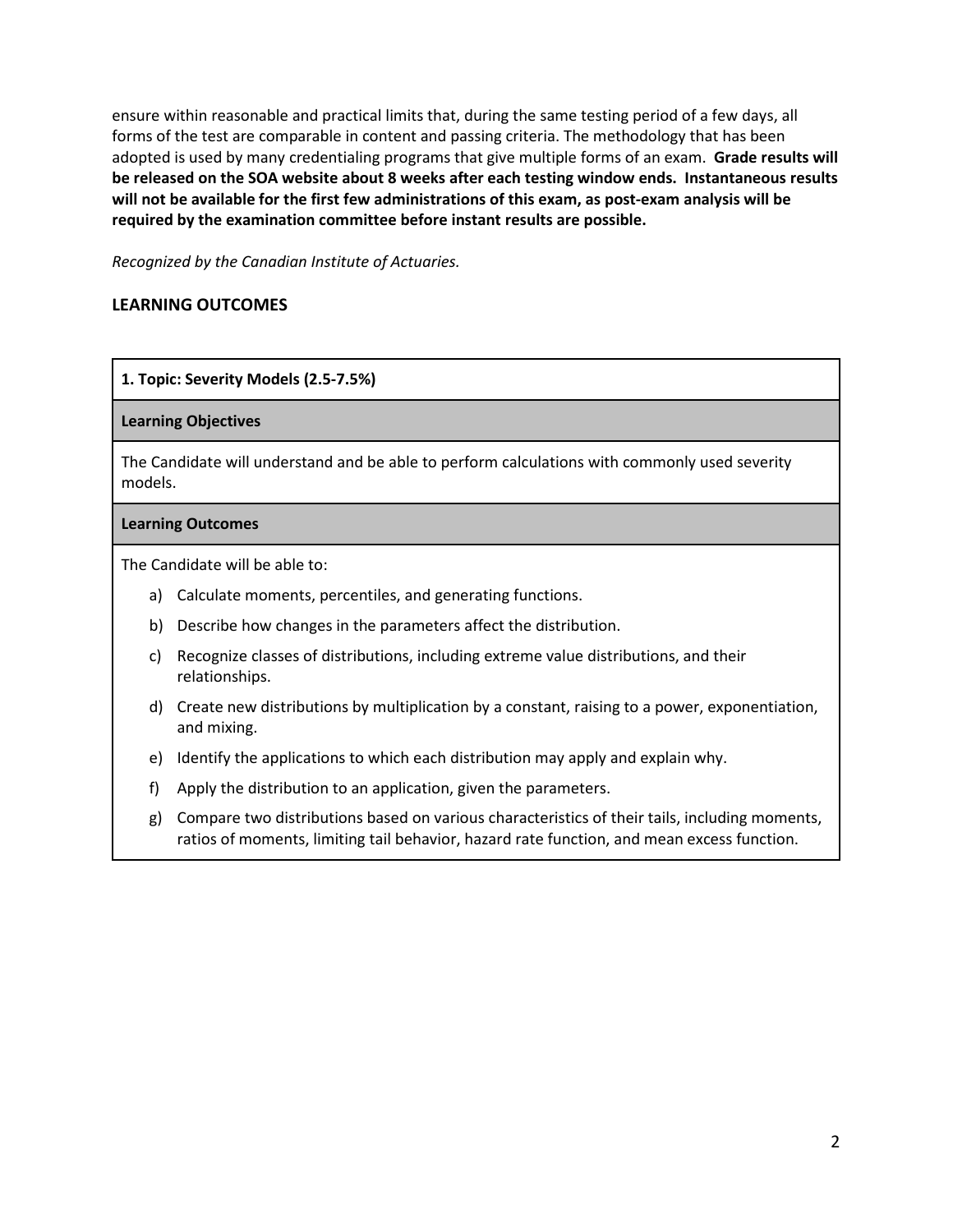**2. Topic: Frequency Models (2.5-7.5%)**

## **Learning Objectives**

The Candidate will understand and be able to perform calculations with commonly used frequency models.

#### **Learning Outcomes**

The Candidate will be able to, for the Poisson, mixed Poisson, binomial, negative binomial, and geometric distributions, and mixtures thereof:

- a) Calculate moments and generating functions.
- b) Describe how changes in the parameters affect the distribution.
- c) Recognize classes of distributions and their relationships.
- d) Identify the applications to which each distribution may apply and explain why.
- e) Apply the distribution to an application, given the parameters.
- f) Derive and perform calculations with the zero-truncated and zero-modified versions of these distributions.

## **3. Topic: Aggregate Models (2.5-7.5%)**

## **Learning Objectives**

The Candidate will understand and be able to perform calculations with aggregate models.

## **Learning Outcomes**

The Candidate will be able to, for aggregate risk models:

- a) Define collective and individual risk models and calculate their expectation and variance.
- b) Use the normal distribution to approximate the aggregate distribution.
- c) Use the recursive formula to calculate the values of the collective risk models with discrete distributions of severities.
- d) Calculate the expected aggregate payments in the presence of an aggregate deductible.
- e) Evaluate the effect of the coverage modifications on the expected aggregate payments.
- f) Perform the exact calculation of aggregate loss distribution in case of the normal distribution of severities, exponential and gamma (Erlang) distribution of severities and a compound model with negative binomial frequency and exponential distribution of severities.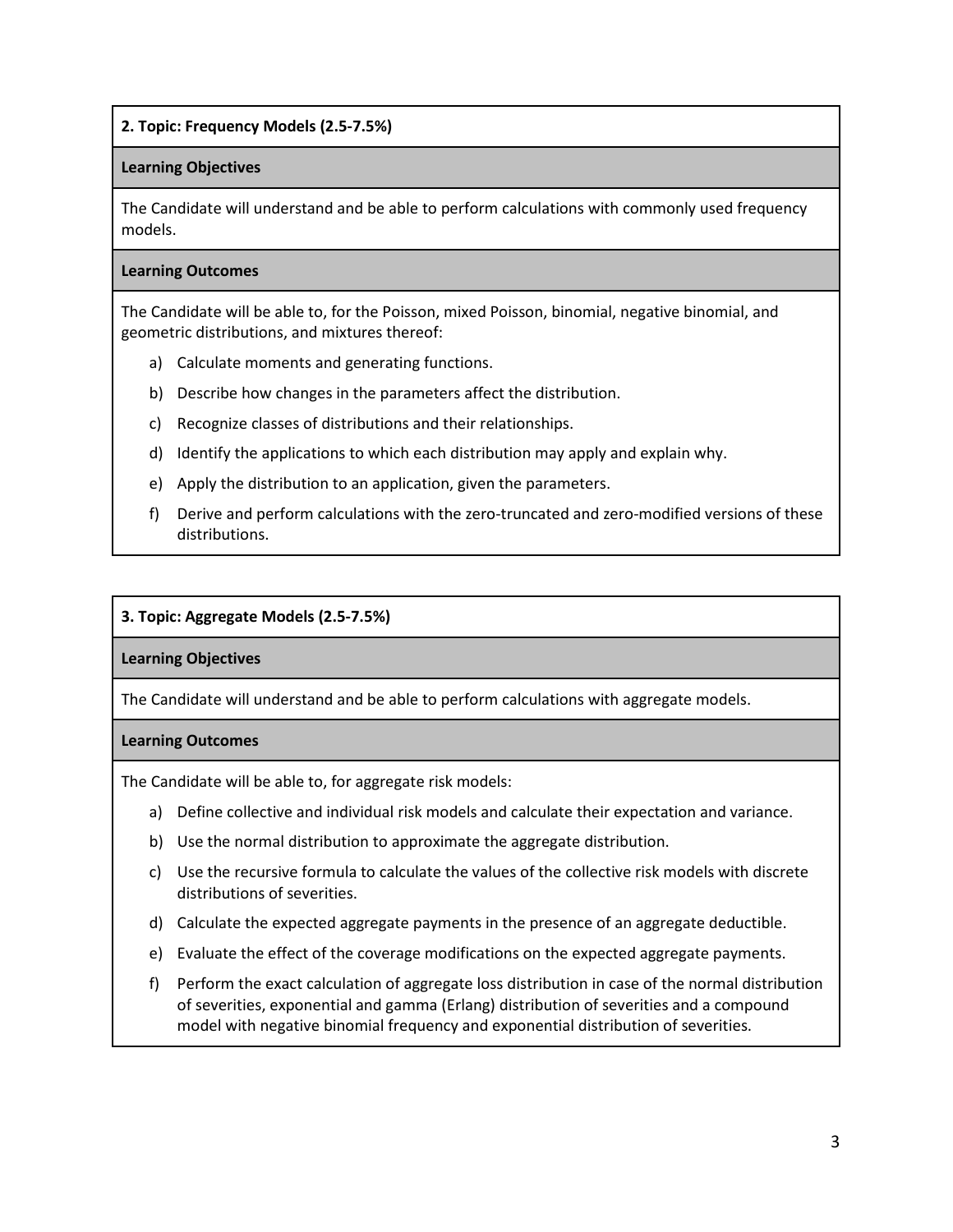# **4. Topic: Coverage Modifications (2.5-7.5%)**

## **Learning Objectives**

The Candidate will understand and be able to perform calculations with respect to coverage modifications.

#### **Learning Outcomes**

The Candidate will be able to, for frequency, severity, and aggregate models:

- a) Evaluate the effect of coverage modifications, in particular, deductibles, limits, and coinsurance.
- b) Calculate loss elimination ratios and increased limits factors.
- c) Evaluate the effects of inflation on losses.

# **5. Topic: Risk Measures (2.5-7.5%)**

## **Learning Objectives**

The Candidate will understand and be able to perform calculations with common risk measures.

## **Learning Outcomes**

- a) Calculate Value at Risk and Tail Value at Risk.
- b) Explain the desirable properties of a risk measure and determine whether a given risk measure has these properties.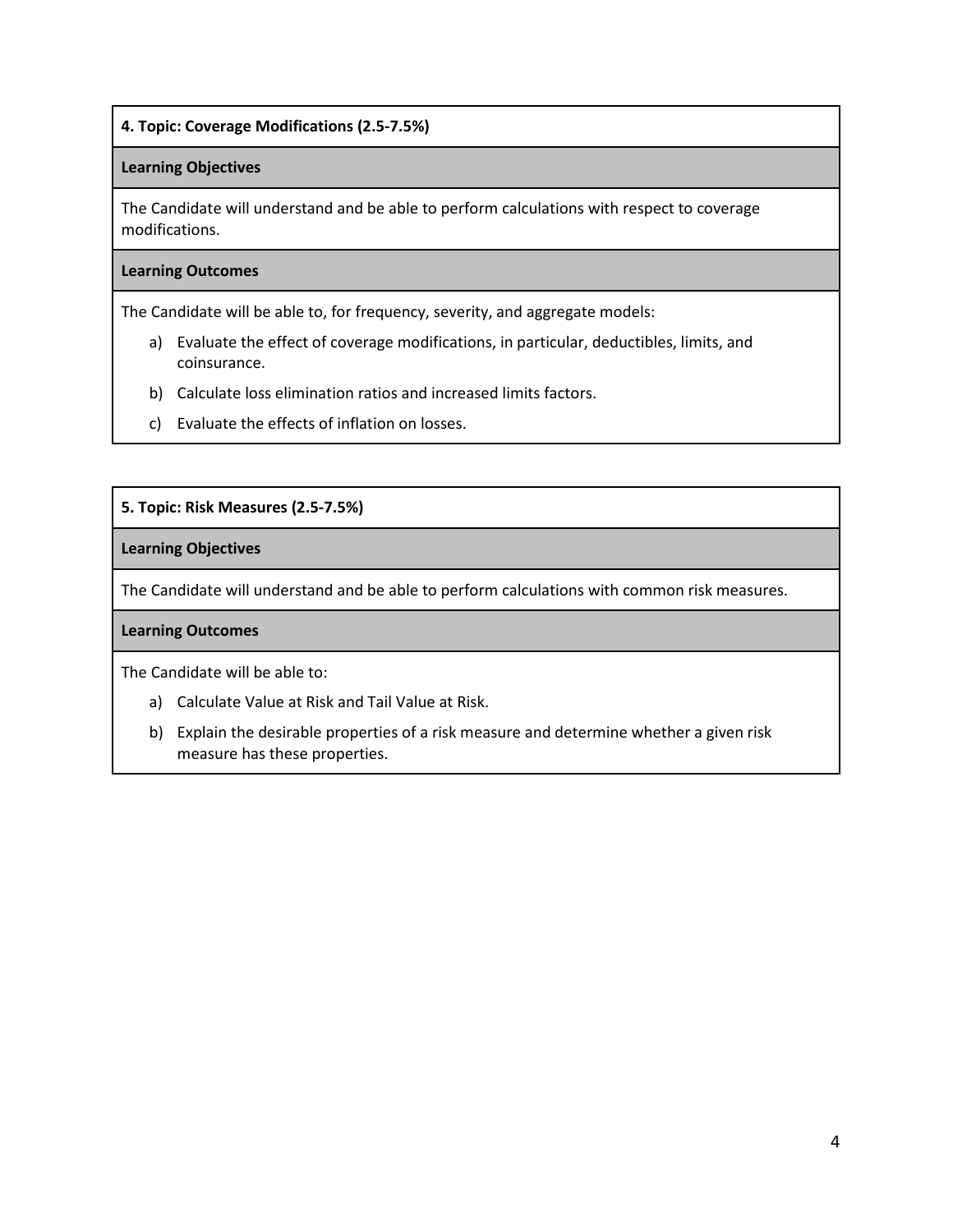## **6. Topic: Construction and Selection of Parametric Models (20-30%)**

## **Learning Objectives**

The Candidate will understand and be able to construct and estimate parameters for parametric models.

#### **Learning Outcomes**

- a) Estimate the parameters for severity, frequency, and aggregate distributions using Maximum Likelihood Estimation for:
	- Complete, individual data
	- Complete, grouped data
	- Truncated or censored data
- b) Estimate the variance of the estimators and construct confidence intervals.
- c) Use the delta method to estimate the variance of the maximum likelihood estimator of a function of the parameter(s).
- d) Estimate the parameters for severity, frequency, and aggregate distributions using Bayesian Estimation.
- e) Perform model selection using:
	- Graphical procedures.
	- Hypothesis tests, including Chi-square goodness-of-fit, Kolmogorov-Smirnov and Likelihood ratio (LRT) tests.
	- Score-based approaches, including Schwarz Bayesian Criterion (SBC), Bayesian Information Criterion (BIC) and Akaike Information Criterion (AIC).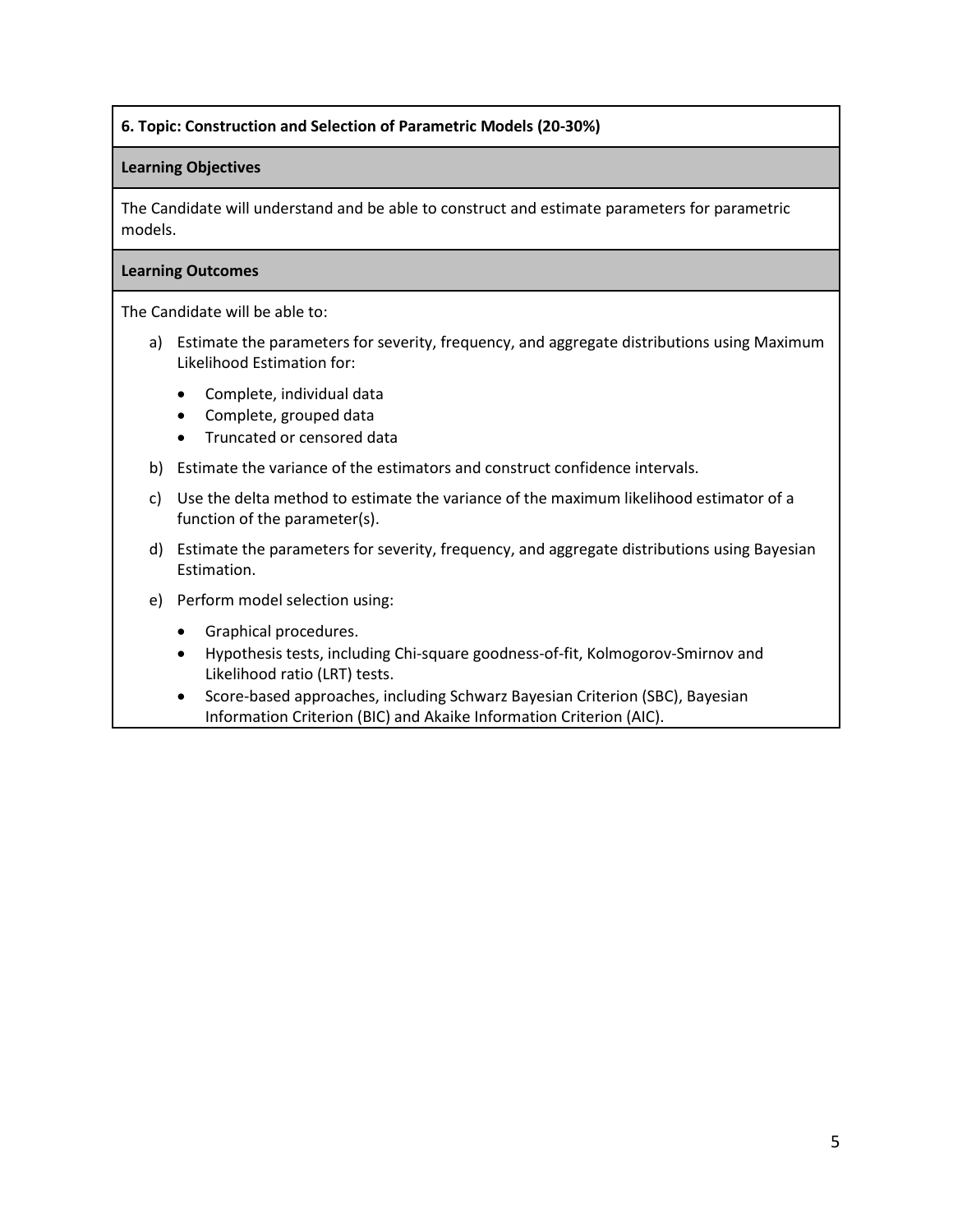# **7. Topic: Credibility (20-25%)**

#### **Learning Objectives**

The Candidate will understand and be able to estimate losses using credibility procedures.

#### **Learning Outcomes**

The Candidate will be able to:

- a) Apply and critique limited fluctuation (classical) credibility.
- b) Explain and apply Bayesian credibility.
- c) Apply conjugate priors in Bayesian credibility.
- d) Apply Buhlmann and Buhlmann-Straub models and understand their relationship to Bayesian models.
- e) Explain and apply empirical Bayesian method in the nonparametric and semiparametric cases.

## **8. Topic: Insurance and Reinsurance Coverages (5-10%)**

#### **Learning Objectives**

The Candidate will understand the basic insurance and reinsurance coverages for short-term insurances.

#### **Learning Outcomes**

- a) Describe different types of short-term insurance coverage including auto, homeowners, liability, health, disability, and dental.
- b) Describe the types of policy limits and coverage modifications for short-term insurance.
- c) Describe the operation of basic forms of proportional and excess of loss reinsurance.
- d) Derive the distribution of claim amounts paid by the insurer and reinsurer under various forms of reinsurance.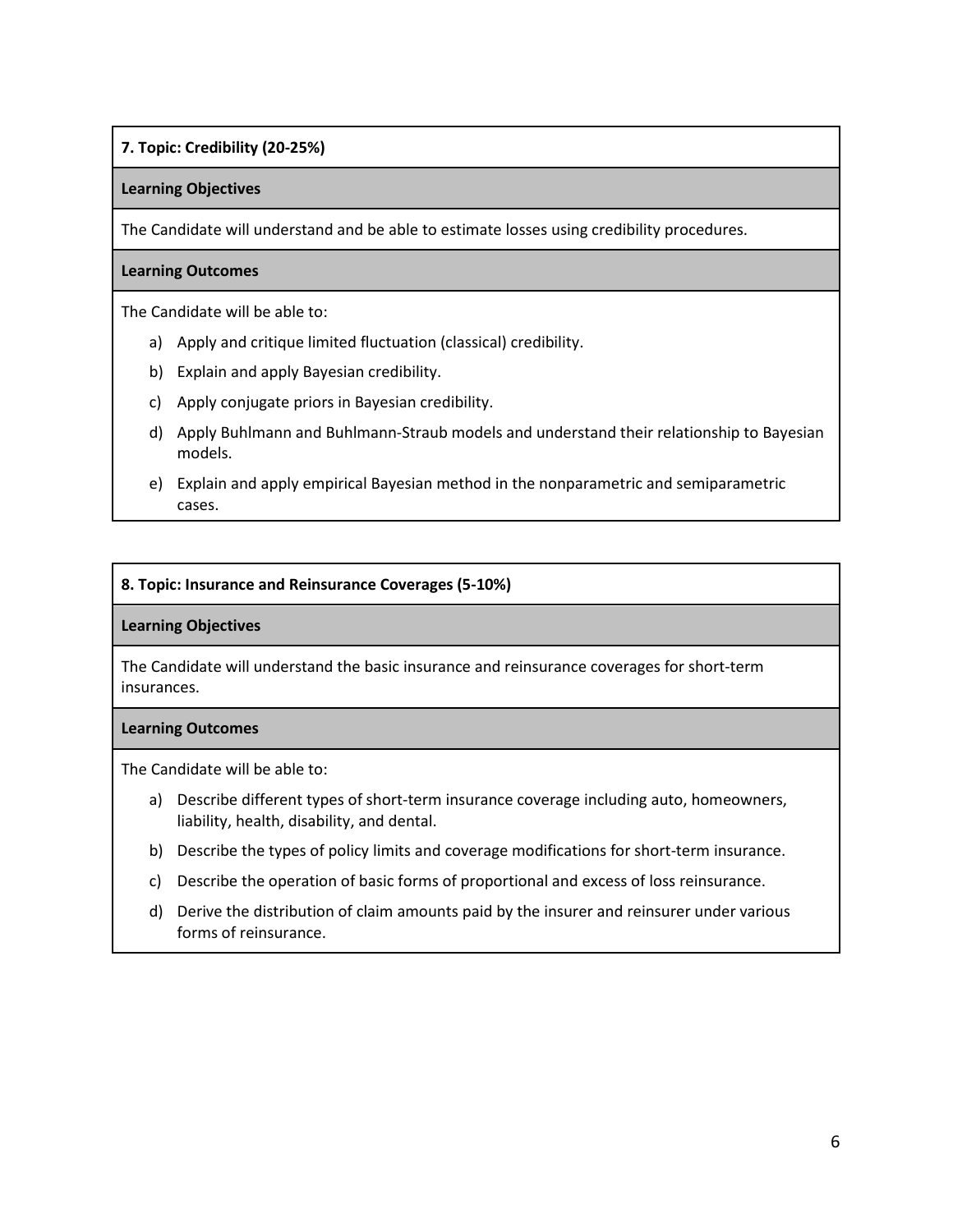# **9. Topic: Pricing and Reserving for Short-Term Insurance Coverages (15-25%)**

#### **Learning Objectives**

The Candidate will be able to use basic methods to calculate premiums and reserves for short-term insurance coverages.

## **Learning Outcomes**

The Candidate will be able to:

- a) Explain the role of rating factors and exposure.
- b) Describe the different forms of experience rating.
- c) Describe and apply techniques for estimating unpaid losses from a run-off triangle, using the following methods:
	- Chain ladder
	- Average cost per claim
	- Bornhuetter Ferguson
- d) Describe the underlying statistical models for the methods in (c).
- e) Calculate premiums using the pure premium and loss ratio methods.

#### **Readings**

• *Loss Models: From Data to Decisions,* (Fourth Edition), 2012, by Klugman, S.A., Panjer, H.H. and Willmot, G.E., Wiley, ISBN: 978-1-118-31532-3

Chapter 3 Chapter 4 Chapter 5 Chapter 6, Sections 6.5, 6.6 Chapter 8 Chapter 9, Sections 9.1–9.7 (excluding 9.6.1), Sections 9.8.1, 9.8.2 Chapter 13, Sections 13.2, 13.3, 13.4 Chapter 14, Sections 14.1, 14.2, 14.3, 14.4, 14.6 Chapter 15 Chapter 16 (excluding 16.4.2 and 16.5.3)

- STAM-21-18 [Replacement pages for Section 16.5.3 from](https://www.soa.org/Files/Edu/2018/2018-stam-loss-models-data.pdf) *Loss Models: From Data to Decisions,*  [Fourth Edition](https://www.soa.org/Files/Edu/2018/2018-ltam-loss-models-data.pdf)
- STAM-22-18 *[Foundations of Casualty Actuarial Science](https://www.soa.org/Files/Edu/2018/2018-stam-22-18.pdf)* (Fourth Edition), 2001, Casualty Actuarial [Society](https://www.soa.org/Files/Edu/2018/2018-stam-22-18.pdf) Chapter 8, Section 1 (background only) Sections 2–5